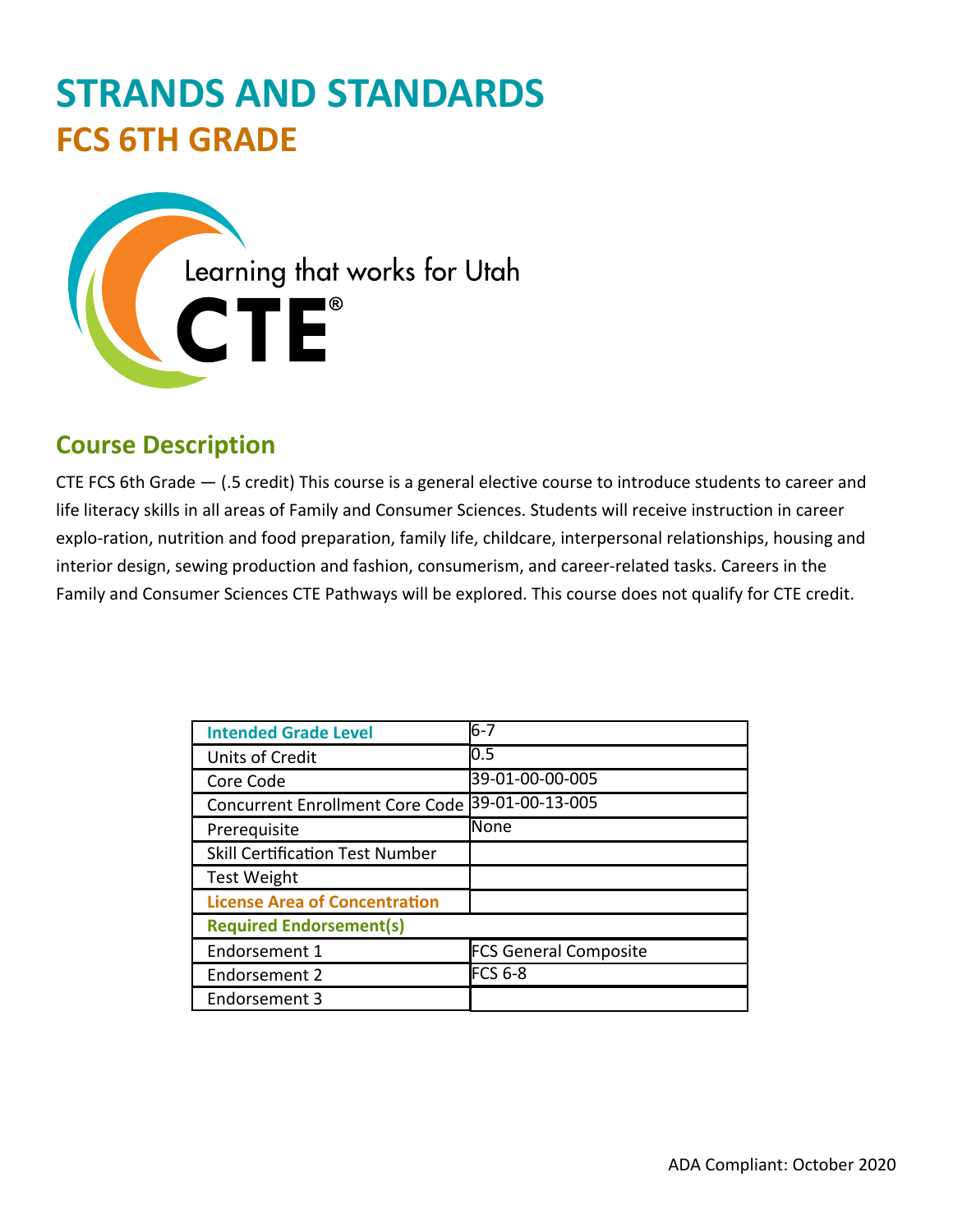#### **Students will identify and discuss the importance of food and nutrition.**

#### Standard 1

Demonstrate basic skills related to nutrition, kitchen and food safety, sanitation, and food preparation.

- Demonstrate basic kitchen management, kitchen and food safety, and sanitation.
	- Kitchen Management
		- Lab plan sheet
	- Kitchen and Food Safety
		- Cross contamination
		- Temperature Danger Zone
		- General Equipment Safety
	- Sanitation
		- Proper Handwashing
		- Proper Dishwashing
		- Kitchen Cleanliness
- Recognize the MyPlate model and the USDA dietary guidelines.
- Identify nutritional values of food and nutritional information on food labels.
- Practice food preparation skills.
	- Proper Measuring
	- Basic Cooking Terms
		- Cream
		- Fold
		- Simmer
		- Boil
		- Bake
		- Saute
		- Chop
		- Preheat
		- Beat/Whip
		- Grease
- Recipe Sequencing
	- Reading a recipe
	- Order of tasks
- Using basic appliances
- Identify basic kitchen equipment and tools
	- Rubber Scrapper/Spatula
	- Whisk
	- Turner/Spatula
	- Sauce Pan
	- Fry Pan
	- Liquid Measuring Cups
	- Dry Measuring Cups
	- Measuring Spoons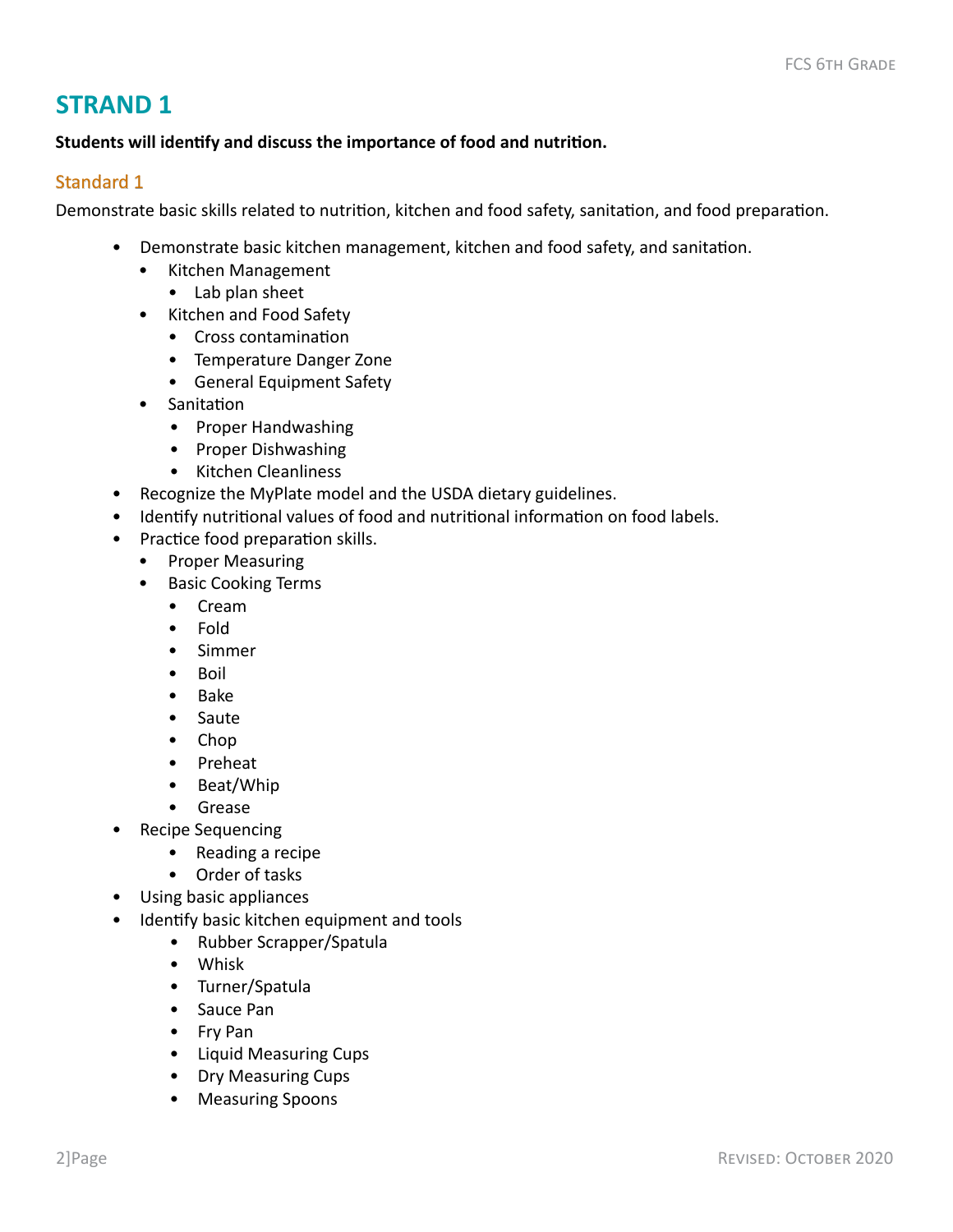#### **Students will be introduced to the basic elements and principles of design in housing and interior design.**

#### Standard 1

Identify the elements (tools) of design: space, line, texture, shape/form,

#### Standard 2

Identify the principles (rules) of design: balance, emphasis, rhythm, harmony, scale and proportion.

#### Standard 3

Describe the effect of color on shape, size, feelings, and moods.

#### Standard 4

Explore the science of color and color combinations to form color schemes.

#### Standard 5

Explore the impact of housing and interior design on families.

- Compare and Contrast different housing options
	- Depending on the stage of life

## **STRAND 3**

#### **Students will be introduced to family responsibilities, and child development.**

#### Standard 1

Examine attributes and issues related to family life. Recognize how individual responsibilities at home contribute to the family's wellbeing.

#### Standard 2

Identify aspects related to the care and development of children.

- Identify appropriate child care skills for young children.
	- Child Safety
		- Six Points of Danger
		- Basic First Aid
- Develop or utilize age-appropriate learning activities for young children.
	- Developmentally Appropriate Practices (DAP)
- Understand skills related to appropriate child care.
	- The three keys of care giving
		- Emotional
		- Physical
		- Guidance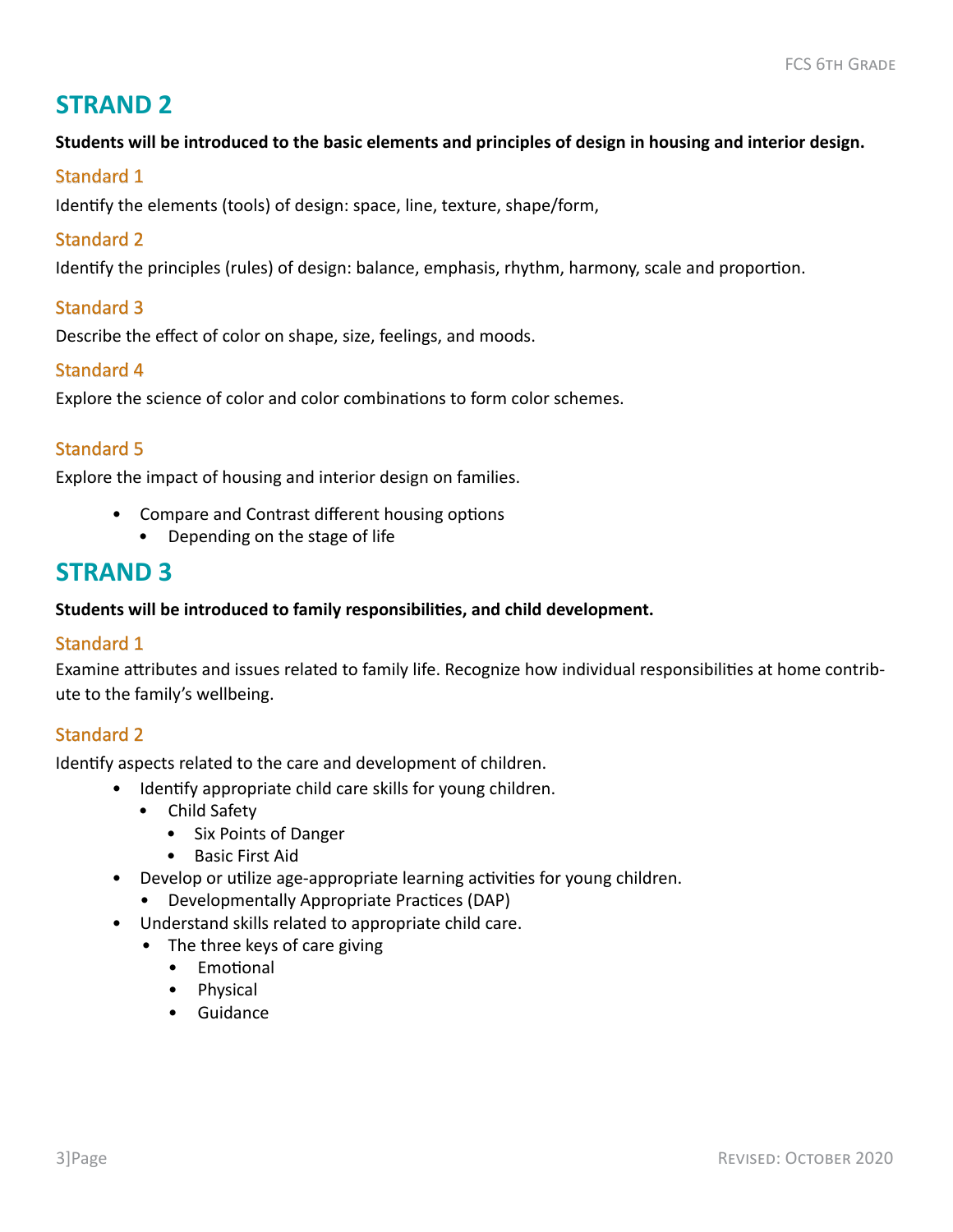#### **Students will develop interpersonal skills.**

#### Standard 1

- Explore effective personal, verbal, and nonverbal communication.
- Recognize acceptable social behaviors and how to develop social skills.
	- Cyber Social Skills
	- Dealing with stress
	- Dealing with peer pressure
	- Conflict Resolution
- Identify steps of decision making.
	- Identify
	- Brainstorm
	- Compare and contrast
		- Talk to a trusted individual
	- Make a decision
	- Evaluate
- Investigate personal values.

## STRAND 5

#### **Students will identify sewing techniques and basic textiles.**

#### Standard 1

Demonstrate basic skills related to sewing construction.

- Basic sewing
	- Basic sewing machine parts
		- Threading
		- Straight stitch
		- Back stitching

#### Standard 2

Explore basic textiles.

- Identify the two fiber sources
	- Natural
		- Cotton
		- Wool
		- Linen
		- Silk
	- Manufactured
		- Polyester
		- Nylon
		- Rayon
		- Spandex